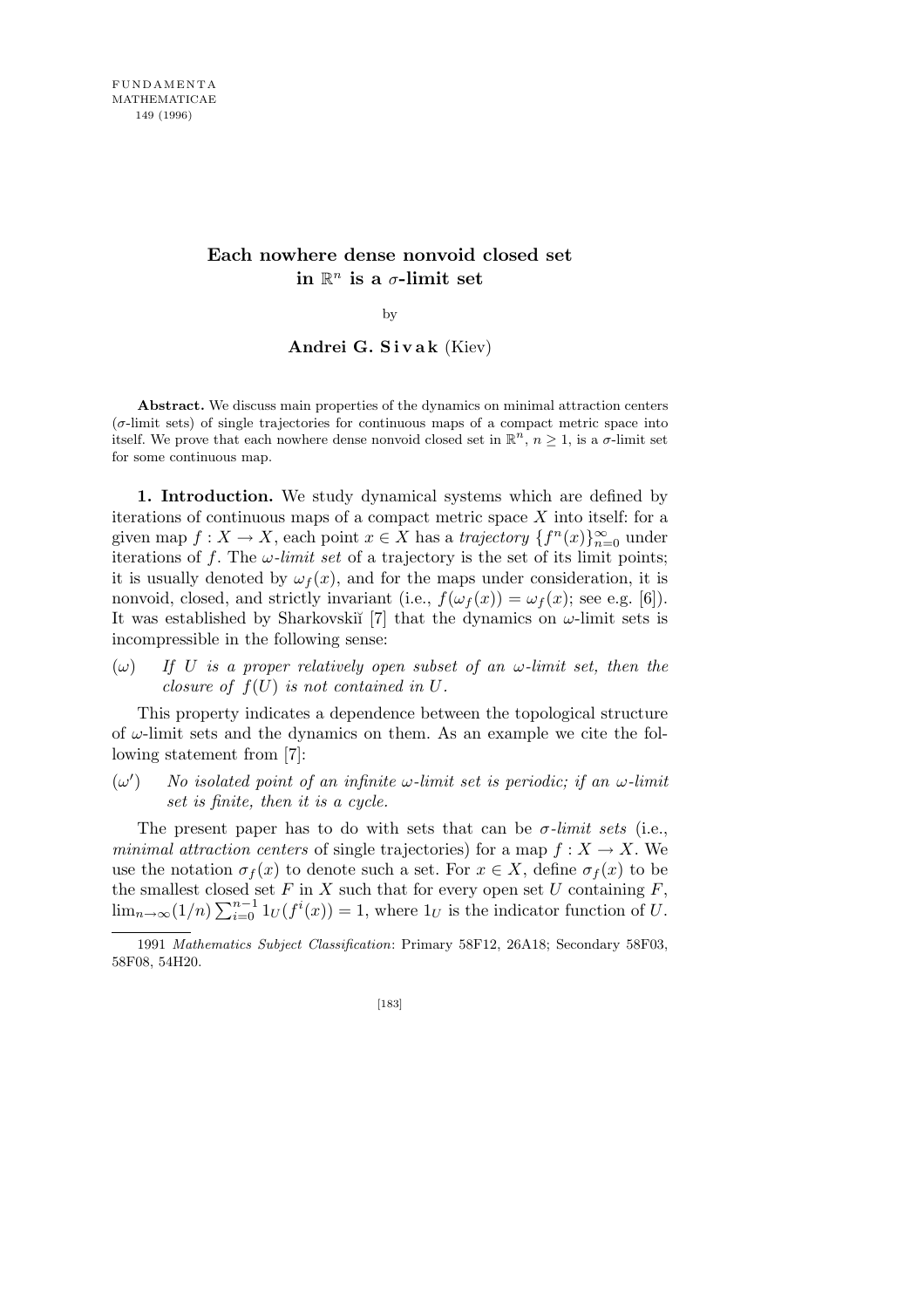(For the original definition we refer to Hilmy [4], Krylov and Bogolyubov [5] and recall that the  $\sigma$ -limit set of any trajectory is a nonvoid closed invariant subset of its  $\omega$ -limit set [6].) A point which belongs to its  $\sigma$ -limit set will be referred to as a *σ-recurrent point* and the set of all *σ*-recurrent points of a map *f* will be denoted by  $\text{Rec}_{\sigma}(f)$ . We use also the notation  $\text{Fix}(f)$  for the set of fixed points of *f*.

From the standpoint of dynamical systems and related ergodic theory, finite invariant measures play an important role. In topological dynamics the existence of finite invariant measures for continuous flows and cascades on a metric compact *X* was established by Bogolyubov and Krylov [5]. The supports of finite invariant measures are connected in a certain way with the behavior of trajectories in *X*: all these measures are supported by the minimal attraction center [6]. This is also true in particular for Bowen– Sinai–Ruelle measures, which arise in a natural way when we are interested in statistical predictions. The support of such a measure is an *attractor* for a significant (with respect to the Lebesgue measure on *X*) set of trajectories and it could be useful to have a priori information about the admissible topological structure of this attractor.

In the present paper we formulate general properties of the dynamics of continuous maps on  $\sigma$ -limit sets and discuss restrictions on the topological structure of such sets. In particular, unlike the  $\omega$ -limit sets, isolated points of which cannot return, each isolated point of any  $\sigma$ -limit set must return and be periodic. It has been proved before (see [8]) that a nonvoid closed subset of  $\mathbb{R}^1$  is a *σ*-limit set for a continuous map of  $\mathbb{R}^1$  into itself if and only if it is either a union of finitely many disjoint nondegenerate closed intervals or a nowhere dense set. This result is closely related to the results of  $[1, 2]$ . In fact, the  $\omega$ -limit sets and the minimal attraction centers have the same characterization in  $\mathbb{R}^1$ . In higher dimensions, however, this is not the case: for instance, property  $(\omega')$  above implies easily that the union of a line segment and an isolated point fails to be an  $\omega$ -limit set for continuous maps in  $\mathbb{R}^2$ . On the other hand, Theorem 2 below asserts that any nonvoid nowhere dense compact set in  $\mathbb{R}^n$ ,  $n > 1$ , is a  $\sigma$ -limit set for a continuous map of  $\mathbb{R}^n$ .

To obtain a complete characterization of  $\sigma$ -limit sets in  $\mathbb{R}^n$ , it remains to describe the admissible compact sets with nonvoid interior. We will address this case in a subsequent paper because such  $\sigma$ -limit sets must coincide with the corresponding  $\omega$ -limit sets (Proposition 1) and hence the problem is closely related to a similar problem for  $\omega$ -limit sets in  $\mathbb{R}^n$ .

**2. Dynamics on**  $\sigma$ -limit sets. In this section we prove the following property of the dynamics on minimal attraction centers and then formulate some consequences of this property.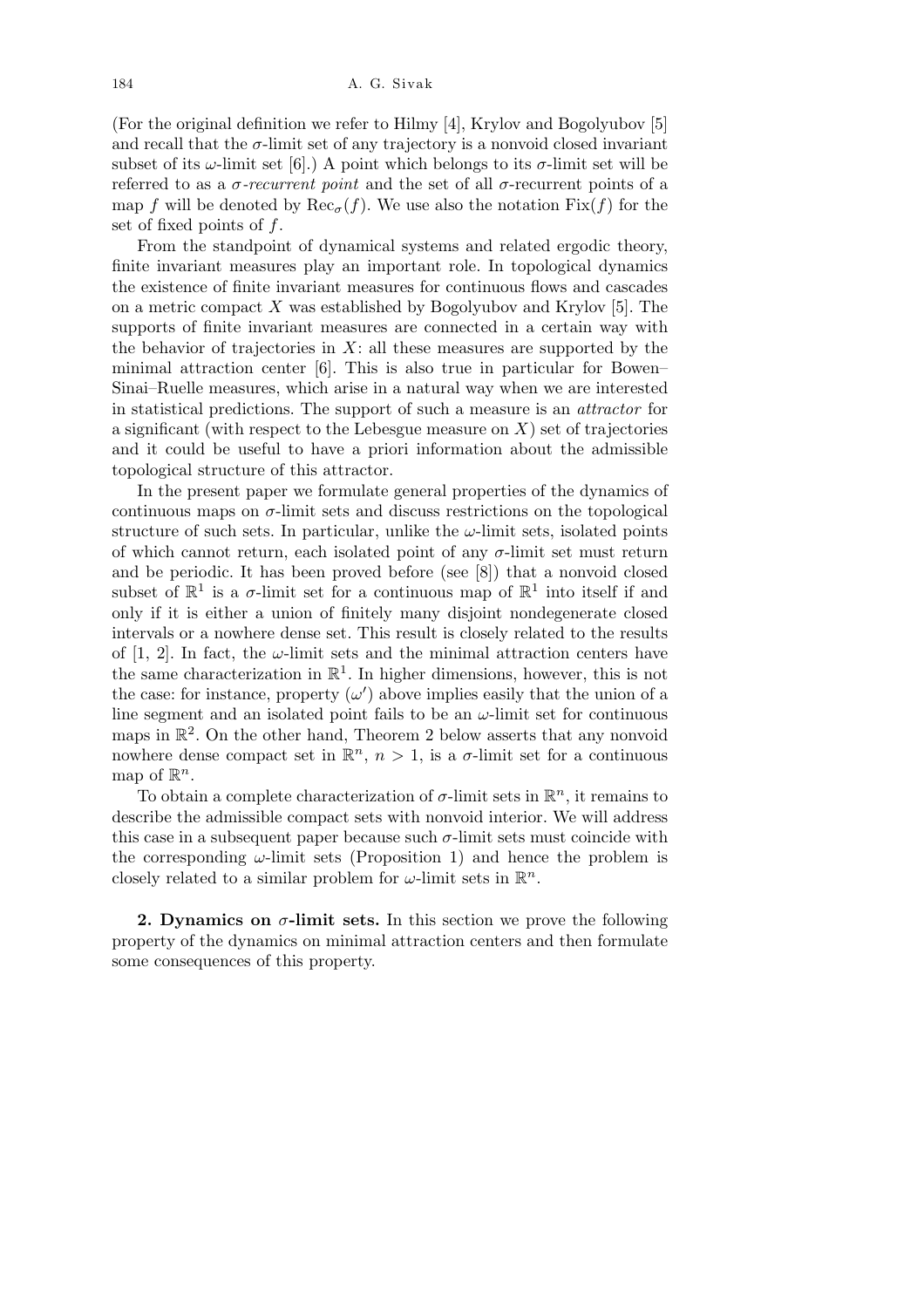# (*σ*) *The σ-recurrent points are dense in the minimal attraction center of any trajectory.*

P r o o f. This can be proved by the method used in [5] for the minimal attraction center of all trajectories of the system. On the other hand,  $(\sigma)$ can be derived from general known results: for example from the facts that every ergodic measure is supported by its generic points (i.e., points such that the average of point masses along the orbit converges in the weak*<sup>∗</sup>* topology to that measure, see e.g. Furstenberg's book [3]), and next, that every invariant measure is an integral average of ergodic measures (since these are the extreme points among invariant measures).  $\blacksquare$ 

From property  $(\sigma)$  we see that minimal attraction centers of trajectories of continuous maps may split into a family of smaller invariant subsets, which are  $\sigma$ -limit sets of other  $\sigma$ -recurrent points and which can be considered as independent blocks linked by an outer trajectory. We use this observation in order to prove in the next section that any nowhere dense compact set in  $\mathbb{R}^n$  is a  $\sigma$ -limit set for a continuous map.

To end this section let us formulate some simple consequences of properties  $(\sigma)$  and  $(\omega)$  characterizing the interconnection between the dynamics and topological structure of  $\sigma$ -limit sets of continuous maps.

Proposition 1. *For continuous maps of a compact metric space into itself* , *the following statements hold*:

(A) *if a*  $\sigma$ -limit set has an isolated point, then this point is periodic;

(B) *if the*  $\omega$ *-limit set of a trajectory is infinite, then its*  $\sigma$ *-limit set is contained in the set of limit points of the ω-limit set*;

(C) *if the σ-limit set of a trajectory does not coincide with its ω-limit set*, *then this σ-limit set is nowhere dense*;

(D) *if the σ-limit set of a trajectory contains an open set*, *then the trajectory eventually hits this open set and hence the σ-limit set coincides with the ω-limit set of this trajectory*;

(E) *if the σ-limit set of a trajectory coincides with its ω-limit set and the latter is infinite*, *then both are perfect*, *i.e.*, *they have no isolated points*; *in particular, the*  $\sigma$ *-limit set of any*  $\sigma$ *-recurrent point is perfect.* 

P r o o f. By  $(\sigma)$  an isolated point in a  $\sigma$ -limit set must be  $\sigma$ -recurrent. It can return only to itself and hence it must be periodic. This proves statement (A).

Now observe that every isolated point of a set is also isolated in any subset containing this point. By  $(\omega')$  no isolated point of an infinite  $\omega$ -limit set is periodic. Hence according to  $(A)$ , such a point cannot belong to a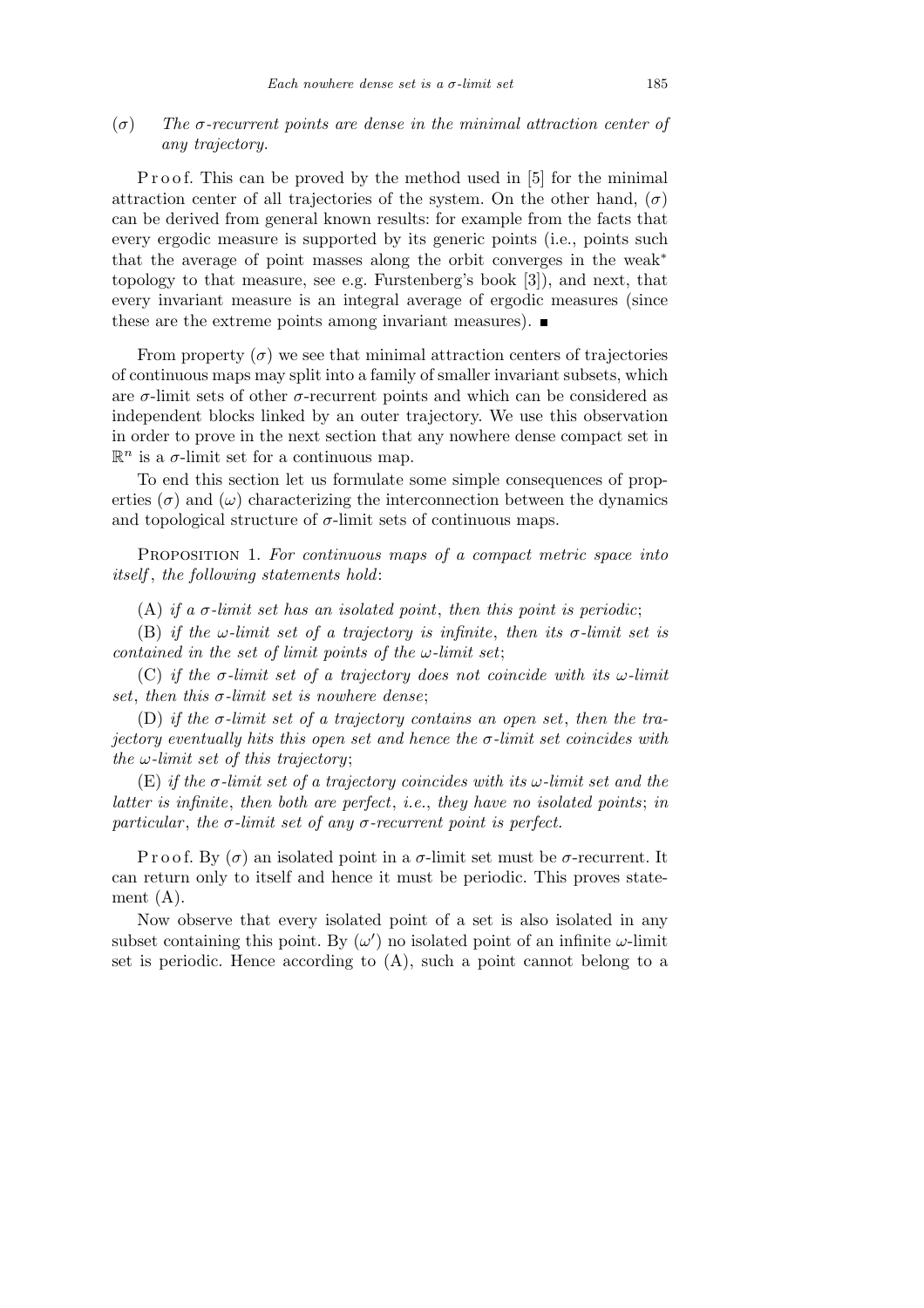*σ*-limit set which is contained in this *ω*-limit set. This proves (B), which, in turn, immediately implies (E).

Statement (D) is an easy consequence of the definition and basic properties of  $\omega$ -limit sets and  $\sigma$ -limit sets. Since any  $\sigma$ -limit set is closed, statement  $(C)$  follows from  $(D)$ .

**3. Admissible structure of** *σ***-limit sets and the realization problem.** By a *continuum* we mean a compact connected set containing at least two points. A space is *locally connected* if every neighborhood of every point in it contains a connected neighborhood of the point.

The following proposition provides some trivial restrictions on the admissible topological structure of  $\sigma$ -limit sets for continuous maps in locally connected spaces, for example, in the Euclidean spaces  $\mathbb{R}^n$ ,  $n \geq 1$ .

Proposition 2. *For continuous maps of a locally connected compact metric space into itself* , *any σ-limit set is either a nowhere dense set or a union of finitely many disjoint continua*, *at least one of which has a nonempty interior.*

P r o o f. Suppose that  $\sigma_f(x)$  is not nowhere dense. Since  $\sigma_f(x)$  is closed, it contains an open set *U*. In this case by Proposition 1(D),  $\sigma_f(x) = \omega_f(x)$ and without loss of generality we can assume that  $x \in U \subset \sigma_f(x)$ . Since the space under consideration is supposed to be locally connected, metric and compact, we can also assume that  $U$  is connected. Let  $C_0$  be the connected component of  $\sigma_f(x)$  containing *x*. Then  $x \in U \subset C_0 \subset \sigma_f(x)$ .

Since *x* must return to *U* and connected subsets of  $\sigma_f(x)$  are mapped into connected subsets, there exists  $n \geq 1$  such that  $f^{n}(C_0) \subset C_0$  and  $f^i(C_0) \cap C_0 = \emptyset$  for  $0 < i < n$ . Let  $C_i$  be the connected component of  $\sigma_f(x)$ which contains  $f^i(C_0)$ . The components  $C_i$ ,  $0 \leq i \leq n$ , are disjoint and which contains  $f'(C_0)$ . The components  $C_i$ ,  $0 \le i \le n$ , are disjoint and  $\sigma_f(x) = \bigcup_{0 \le i \le n} C_i$  because the trajectory of *x* is dense in  $\sigma_f(x)$ . Finally, note that each  $C_i$ ,  $0 \leq i \leq n$ , must contain at least two points because otherwise the trajectory of *x* would be eventually periodic and hence its *σ*-limit set would be finite.  $\blacksquare$ 

Now suppose that a closed subset *S* of a compact metric space *X* satisfies the restrictions stated in Proposition 2. Is it a  $\sigma$ -limit set for a continuous map of X into itself? For the real line  $\mathbb{R}^1$  we can answer this question positively as follows. (Notice that in what follows we consider noncompact spaces  $\mathbb{R}^n$ ,  $n \geq 1$ , just for the sake of convenience. In fact, since so far the whole theory only applies to compact spaces, we have to define the required continuous map on a compact subset  $X \supset S$  in  $\mathbb{R}^n$  first, and then extend it continuously onto the whole  $\mathbb{R}^n$  in a suitable way. For the continuous map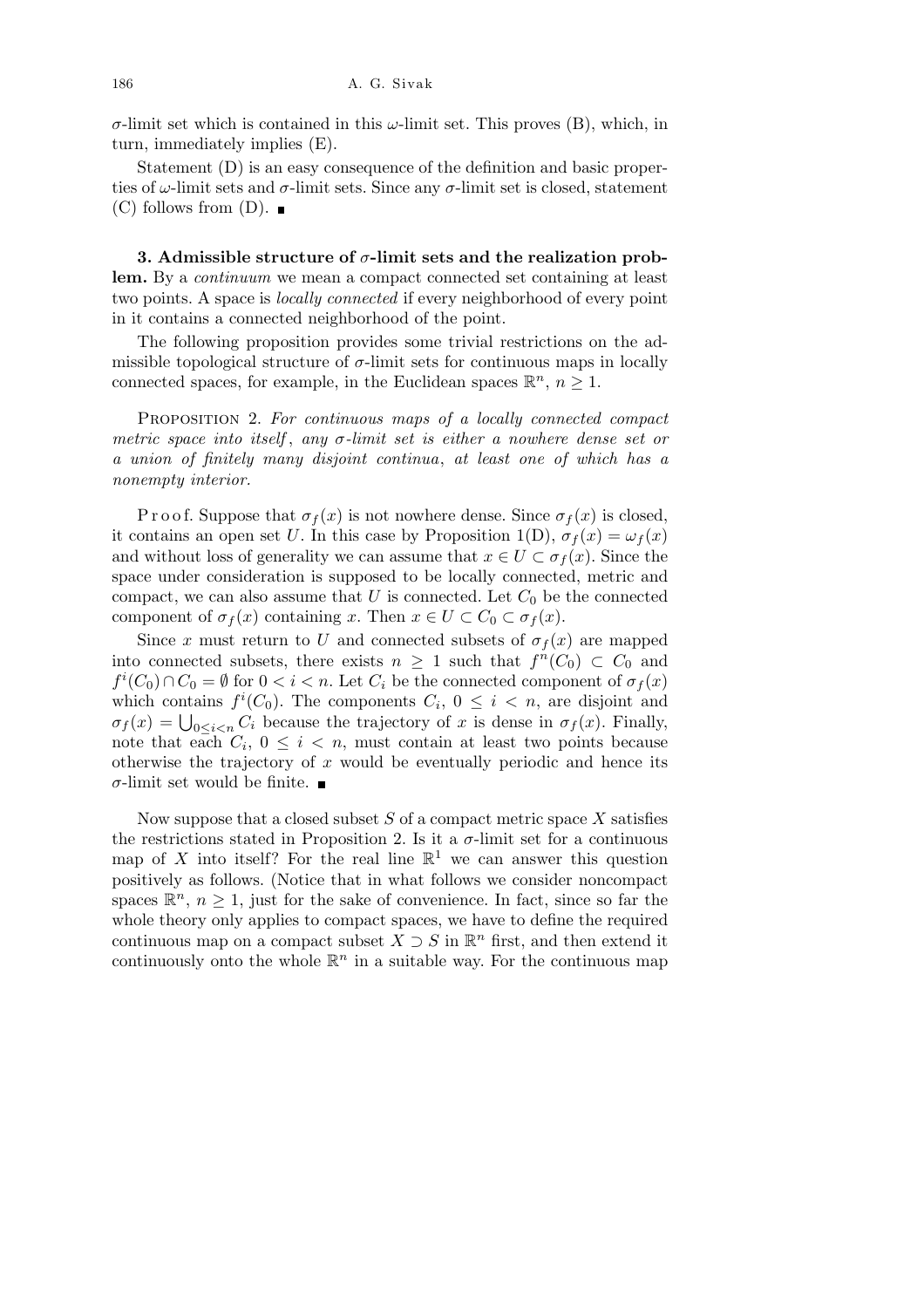*f* in the proof of Theorem 2 below, the extension can evidently be defined to be the identity outside the below described compact set  $X = P^{(0)}$ .)

THEOREM 1 ([8]). Let S be a nonvoid closed subset of the real line  $\mathbb{R}^1$ . *Then S is a*  $\sigma$ -*limit set for a continuous map of*  $\mathbb{R}^1$  *into itself if and only if it is either a nowhere dense set or a union of finitely many nondegenerate closed intervals.*

In higher dimensions the answer is negative in general. For instance, consider the union of two disjoint continua with nonvoid interiors, each with a different finite number of arcwise connected components. By property  $(\omega)$  these continua must be mapped onto each other, and lack of arcwise connected subsets in a continuum will lead to a contradiction. However, for nowhere dense sets, the following statement holds.

THEOREM 2. Any nowhere dense nonvoid closed set in  $\mathbb{R}^n$ ,  $n \geq 1$ , is a  $\sigma$ *-limit set for some continuous map of*  $\mathbb{R}^n$  *into itself.* 

P r o o f. The idea of the proof is quite similar to that in [8] for  $\mathbb{R}^1$  but, as usual, it is much harder to describe any method in higher dimensions. In order to simplify the exposition we consider mainly the case  $n = 2$ . So let S be a nowhere dense nonvoid compact set in  $\mathbb{R}^2$ . We divide the proof into several steps.

Step 1. We are going to imbed *S* in a perfect nowhere dense set  $S^*$ . Let  $P^{(0)}$  be a closed rectangular set in  $\mathbb{R}^2$  (a hyperparallelepiped in  $\mathbb{R}^n$ ) which contains *S* and whose sides are parallel to the coordinate axes (hyperplanes). Since *S* is nowhere dense in  $P^{(0)}$ , we can choose a sufficiently small open square (hypercube)  $C^{(0)}$  near the center of  $P^{(0)}$  such that  $S \cap C^{(0)} = \emptyset$  and such that the sides of  $C^{(0)}$  are also parallel to coordinate axes. Extending the sides of the square  $C^{(0)}$  up to sides of the rectangle  $P^{(0)}$ , we decompose  $P^{(0)} - C^{(0)}$  into 8 rectangular sets (or  $3^n - 1$  hyperparallelepipeds in  $\mathbb{R}^n$ ) which we denote by  $P_k^{(1)}$  $k^{(1)}$ , where  $1 \leq k \leq K_1$ . Now repeating the reasoning for each  $P_k^{(1)}$  $k_k^{(1)}$ , we can define the next generation of open squares  $C_k^{(1)}$  $k^{(1)}$  and of rectangular sets  $P_{k'}^{(2)}$ , where  $1 \leq k' \leq K_2$ . Continuing this process, we see that the size of  $P_k^{(m)}$  $\binom{n}{k}$  tends to zero as  $m \to \infty$  and hence the open squares  $C_k^{(m)}$  $k^{(m)}$  are dense in  $P^{(0)}$ . The required perfect nowhere dense set  $S^*$ is defined to be the complement of the open set  $\bigcup C_k^{(m)}$  $k^{(m)}$  in  $P^{(0)}$ . We notice the following property of *S ∗* :

CLAIM 1. *If U is an open set and*  $U \cap S^* \neq \emptyset$ , *then there exist m and a* set  $P_k^{(m)}$  $P_k^{(m)}$  *such that*  $P_k^{(m)} \subset U$ .

Step 2. Let us construct a continuous expanding map  $f$  for which  $S^*$  *⊂* Fix(*f*). The map *f* will be defined in such a way that  $f(x) = x$  for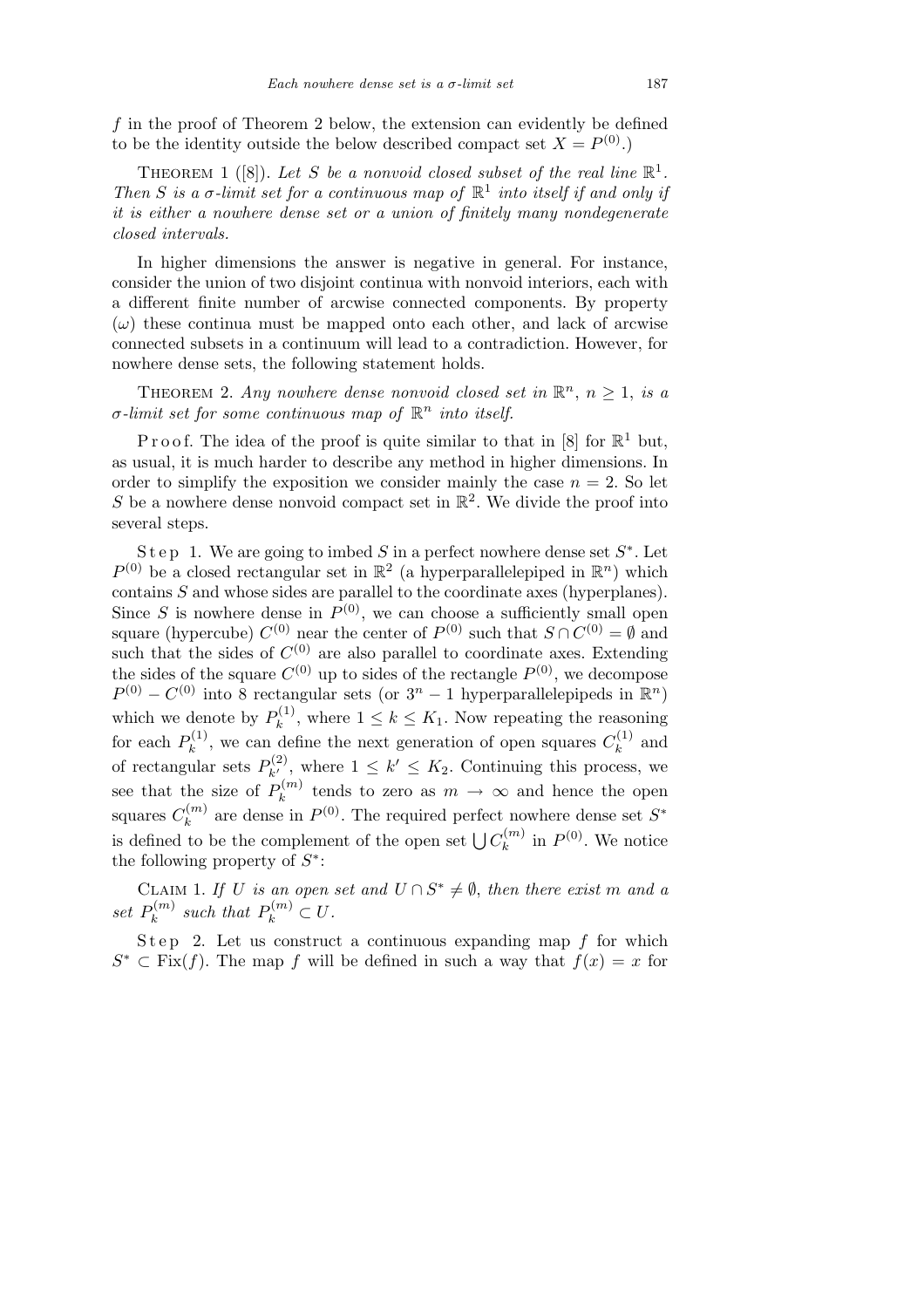$x \in S^*$ ,  $f(C^{(0)}) = P^{(0)}$  and, for  $m > 0$ ,  $f(C_k^{(m)})$  $P_k^{(m)}$  =  $P_{k'}^{(m-1)}$ , where  $P_{k'}^{(m-1)}$  $k \in S$ ,  $f(C^{(v)}) = I^{(v)}$  and, for  $m > 0$ ,  $f(C_k) = I_{k'}$ , where  $I_{k'}$  is the rectangular set of the  $(m-1)$ th generation which contains the open square  $C_k^{(m)}$  $C_k^{(m)}$ . On  $C_k^{(m)}$  $f_k^{(m)}$ , *f* is defined as follows. Let  $I_k^{(m)}$  $k^{(m)}$  be a smaller closed square contained in  $C_k^{(m)}$  with sides parallel to those of  $C_k^{(m)}$  $k^{(m)}$ . View the interior of  $C_k^{(m)}$  $k$ <sup>(*m*)</sup>) as an elastic film which is attached to the borders of  $C_k^{(m)}$ *k* and  $I_k^{(m)}$  $k^{(m)}$ . The border of  $C_k^{(m)}$  $\binom{m}{k}$  is a fixed frame but the border of  $I_k^{(m)}$  $\binom{m}{k}$  is an elastic frame. Now let us stretch the border of  $I_k^{(m)}$  $k^{(m)}$  onto the border of  $P_{k'}^{(m-1)}$  without rotation in such a way that vertices are mapped to vertices. Then the square  $I_k^{(m)}$  will be mapped onto  $P_{k'}^{(m-1)}$  and the annular area  $C_k^{(m)} - I_k^{(m)}$  will be mapped onto the annular area  $P_{k'}^{(m-1)} - C_k^{(m)}$  $\binom{m}{k}$ . The definition of  $f$  on  $C_k^{(m)}$  $k<sup>(m)</sup>$  can be formalized; the map so defined is continuous and has the following two properties.

CLAIM 2. For  $m > 0$ , one has  $f(P_k^{(m)})$  $f_k^{(m)}$ ) =  $f(C_k^{(m)})$  $f_k^{(m)}$ ) =  $f(I_k^{(m)}$  $P_k^{(m)}$ ) =  $P_{k'}^{(m-1)}$ , *where*  $P_{k'}^{(m-1)}$  *is the rectangular set of the*  $(m-1)$ *-th generation which con* $tains P_k^{(m)}$ *k*<sup>(*m*</sup>). For  $m = 0$ , one has  $f(P^{(0)}) = f(C^{(0)}) = f(I^{(0)}) = P^{(0)}$ .

CLAIM 3. *Each closed square*  $I_k^{(m)}$ *k is mapped linearly onto its image in a one-to-one way.*

Step 3. Now we can indicate a point *x* for which  $\sigma_f(x) = S$ . Let  $\delta_i = 1/(i+1)$  for  $i = 1, 2, \ldots$  Since *S* is compact, we can find a sequence of finite  $\delta_i$ -nets  $S_i = \{s_1^{(i)}\}$  $\binom{i}{1}, \ldots, s_{N_i}^{(i)}$ finite  $\delta_i$ -nets  $S_i = \{s_1^{(i)}, \ldots, s_{N_i}^{(i)}\} \subset S$  such that  $S_i \subset S_{i+1}$  for all  $i \ge 1$ . We arrange all points of  $\bigcup_{i=1}^{\infty} S_i$  in a sequence  $\{s_j\}_{j=1}^{\infty}$  (with repetitions) by juxtaposition of the elements of the consecutive sets *S<sup>i</sup>* . Formally, every positive taposition of the elements of the consecutive sets  $S_i$ . Formally, every positive integer *j* can be uniquely represented in the form  $j = n(j) + \sum_{k \leq i(j)} N_k$ , where  $1 \leq n(j) \leq N_{i(j)}$ . Then  $s_j = s_{n(j)}^{(i(j))}$  $\sum_{n(j)}^{(i(j))}$ . Set  $\varepsilon_j = \delta_{i(j)}$ . The  $s_j$  form a dense subset of *S*, and for any  $j \ge 1$  there are infinitely many  $k > j$  with  $s_k = s_j$  and  $\varepsilon_k < \varepsilon_j$ .

For  $i > 0$ , let  $U_i$  be the  $\varepsilon_i$ -neighborhood of  $s_i$ . For each *i*, by Claim 1 we can find a rectangular set  $P^{(m_i)} \subset U_i$  (in order to simplify the notation we have dropped the subscript *k* in  $P_k^{(m'_i)}$  $\lim_{k} \frac{P_{i}(m'_{i})}{p_{i}}$ . By Claim 2 we have  $f^{m'_{i}}(P^{(m'_{i})})$  $= P^{(0)}$ . Observe that for any  $P^{(m_i)} \subset P^{(m'_i)}$  with  $m_i > m'_i$ , we also have *i*  $f^{m_i-m'_i}(P^{(m_i)}) = P^{(m'_i)}$  and  $f^j(P^{(m_i)}) \subset P^{(m'_i)}$  for all  $0 \le j \le m_i - m'_i$ . By Claim 3 there exists a closed rectangular subset  $J^{(m_i)}$  of the square  $I^{(m_i)}$ in  $P^{(m_i)}$  such that  $J^{(m_i)}$  is linearly mapped onto  $P^{(0)}$  by  $f^{m_i}$ . We have  $f^j(J^{(m_i)}) \subset U_i$  for all  $0 \leq j \leq m_i - m'_i$ . Observe that  $m'_i$  only depends on the neighborhood  $U_i$ , and  $m_i$  can be arbitrarily large.

Now let  $F_1 = J^{(m_1)}$  and, for  $i > 1$ , let  $F_i$  be a closed rectangular subset of  $F_{i-1}$  such that  $f^{m_1+\ldots+m_{i-1}}(F_i) = J^{(m_i)}$ . The set  $F_i$  is well defined by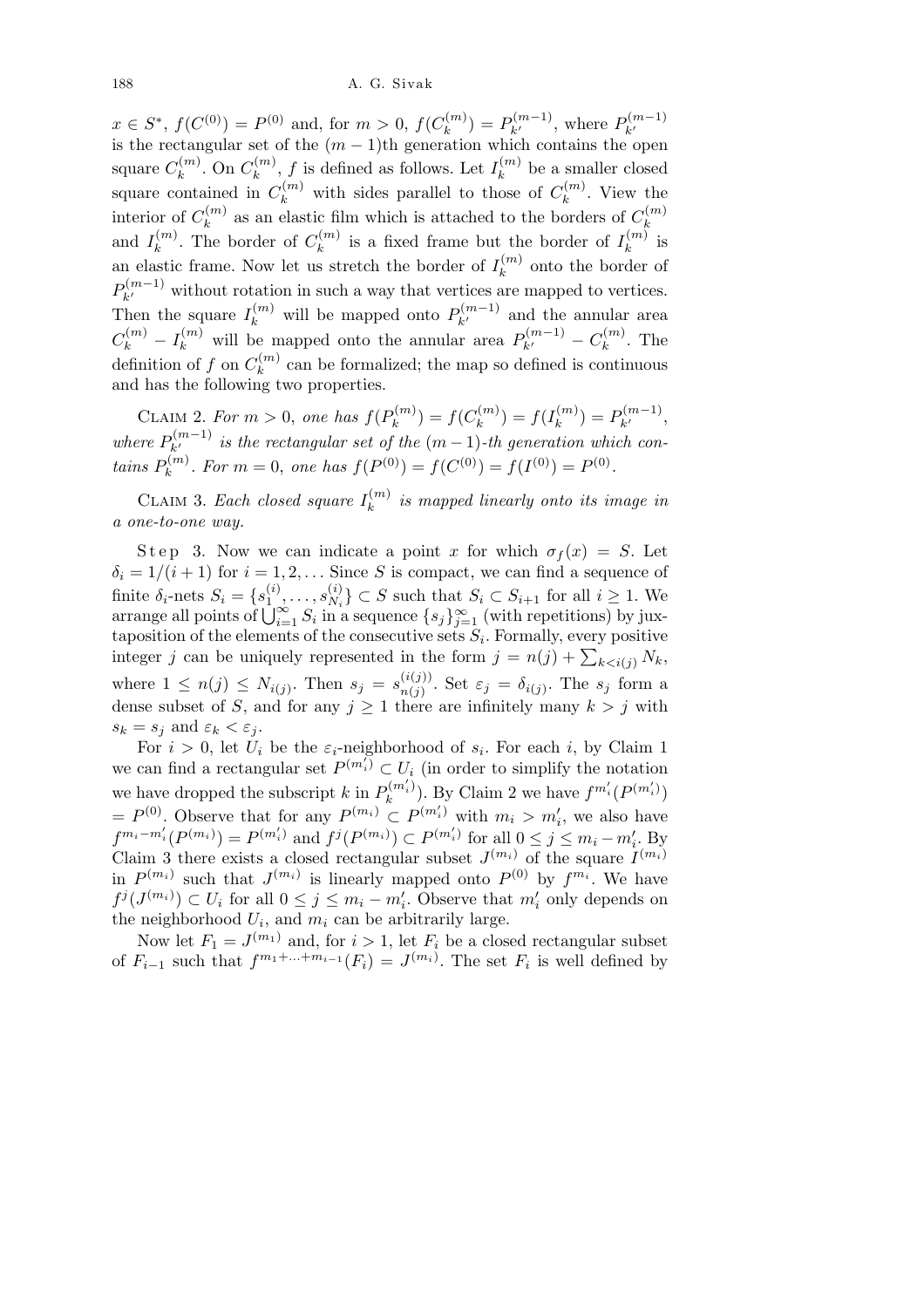Claim 3. We obtain a sequence  ${F_i}$  of nested closed sets whose intersection must contain a point  $x$ . Let us prove that by choosing appropriate  $m_i$ , we can obtain the required equality  $\sigma_f(x) = S$ .

Let  $\varepsilon > 0$  and let  $U(\varepsilon)$  be the  $\varepsilon$ -neighborhood of *S*. Evidently, there is  $i_0 \geq 1$  such that  $U_i \subset U(\varepsilon)$  for all  $i > i_0$ . Then

$$
\liminf_{n \to \infty} \frac{1}{n} \sum_{i=0}^{n-1} 1_{U(\varepsilon)}(f^i(x)) \ge \liminf_{n \to \infty} \frac{1}{n'} \sum_{i=i_0}^n (m_i - m'_i),
$$

where  $n' = \sum_{i=1}^{n}$  $m' = \sum_{i=1}^n m_i$ . If we choose  $\{m_i\}_{i=1}^\infty$  such that  $m'_i/m_i \to 0$  and  $m_i / \sum_{j=1}^i m_j \rightarrow 1$  as  $i \rightarrow \infty$ , then

$$
\lim_{n \to \infty} \frac{1}{n} \sum_{i=0}^{n-1} 1_{U(\varepsilon)}(f^i(x)) = 1
$$

for any  $\varepsilon > 0$ . This means  $\sigma_f(x) \subseteq S$ .

On the other hand, recall that for any  $i \geq 1$ , there are infinitely many  $k > i$  for which  $s_k = s_i$ , and  $\varepsilon_k \to 0$  as  $k \to \infty$ . Hence, with the above choice of  $m_i$ , for any fixed  $i$  we obtain

$$
\limsup_{n \to \infty} \frac{1}{n} \sum_{j=0}^{n-1} 1_{U_i}(f^j(x)) > 0
$$

because it is bounded from below by the asymptotic upper bound of  $(m_k - m'_k)/\sum_{j}^{k}$  $\int_{j=1}^{k} m_j$  taken over all *k* with  $s_k = s_i$ . This proves that all *s*<sup>*i*</sup> belong to  $\sigma_f(x)$  and hence  $S \subseteq \sigma_f(x)$ . Thus  $\sigma_f(x) = S$  and the proof is complete.

R e m a r k. In fact, we have proved that for any nowhere dense nonvoid closed set *S* in  $\mathbb{R}^n$ , there is a continuous map *f* which realizes all nonvoid closed subsets of  $S$  as  $\sigma$ -limit sets. Note also that by our construction all these  $\sigma$ -limit sets are realized by everywhere dense (in  $P^{(0)}$ ) trajectories. On the other hand, each of these  $\sigma$ -limit sets is "totally disconnected" from the dynamical viewpoint because it disintegrates into fixed points.

**Acknowledgements.** I gratefully acknowledge many useful discussions I had on the subject of this paper with Sergie˘ı Kolyada. I also thank the referee who provided a series of useful remarks and suggestions shortening the paper by ridding it of some unnecessary fragments and proofs of obvious facts, thus improving the paper on the whole.

This research was supported in part by the International Science Foundation grant U6G200.